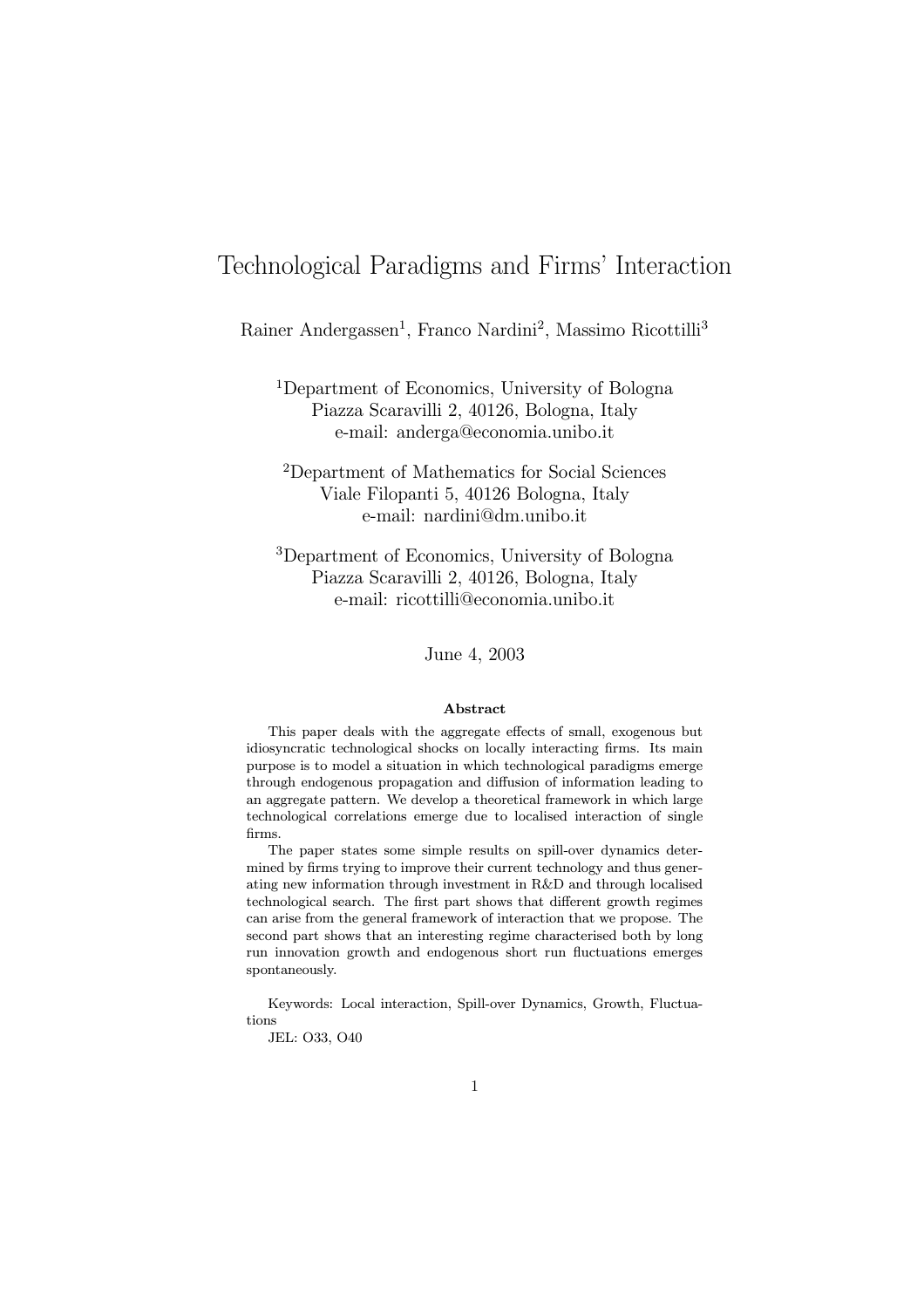# 1 Introduction

The source of volatility of aggregates is one of the most debated and open questions of economic analysis in many decades. The conventional response is that in order to generate a business cycle aggregate shocks are needed since independent and idiosyncratic ones cancel out in the aggregate due to the law of large numbers (see e. g. Long Plosser, 1983, Dupor, 1999). If this were the case, system wide phenomena such as innovation waves and technological convergence would never occur since technological innovation is the foremost example of an idiosyncratic occurrence typically affecting the economic system at the individual firm level.

Recent contributions have challenged the above mentioned conventional wisdom. Horvath (1998, 2000) has shown that sector specific shocks may cause aggregate fluctuations only when those involved are important input suppliers, thus recognising that firms do affect eachother at least through an economy's input-output structure. Contributions dealing with self organised criticality have provided a very interesting insight on the impact of exogenous events on systems populated by heterogeneous elements capable of interacting. Bak et al. (1993), Arenas et al. (2002), and Andergassen Nardini (2002) have proposed multi-firm, multi-sector models in which the effect of small independent shocks hitting single units do not cancel out in the aggregate owing to significant non-linear, strongly localised interactions between different members of the economy.

In this paper, we wish to inquire on the impact upon an economic system of idiosyncratic shocks which affect individual firms. The latter are heterogeneous, differently capable in respect to available technology, are rationally bounded, learn and need, therefore, to collect information to lay out their economic plans, in particular in order to technically improve. It is a consequence of these 'real world' assumptions that firms' knowledge base can possibly widely diverge determining the degree and strength of interaction and, thus, firm specific neighbourhoods of comprehension. It is within such neighbourhoods that information travels.

In Section 2 we show that, for critical values of the interaction strength between firms, even extremely small exogenous and idiosyncratic shocks of a technological nature may generate long run positive growth of the aggregate technological state of the economy yet exhibiting wide, short run oscillations. In Section 3 we identify, by taking into account their different levels of entropy, the neighbourhood which is capable to provide the strongest interaction and by a mean field approximation we show that information propagating through minimal entropy neighbourhoods may generate innovation waves initiated by the input of a single bit of information at the individual firm level.

A final section draws the conclusions.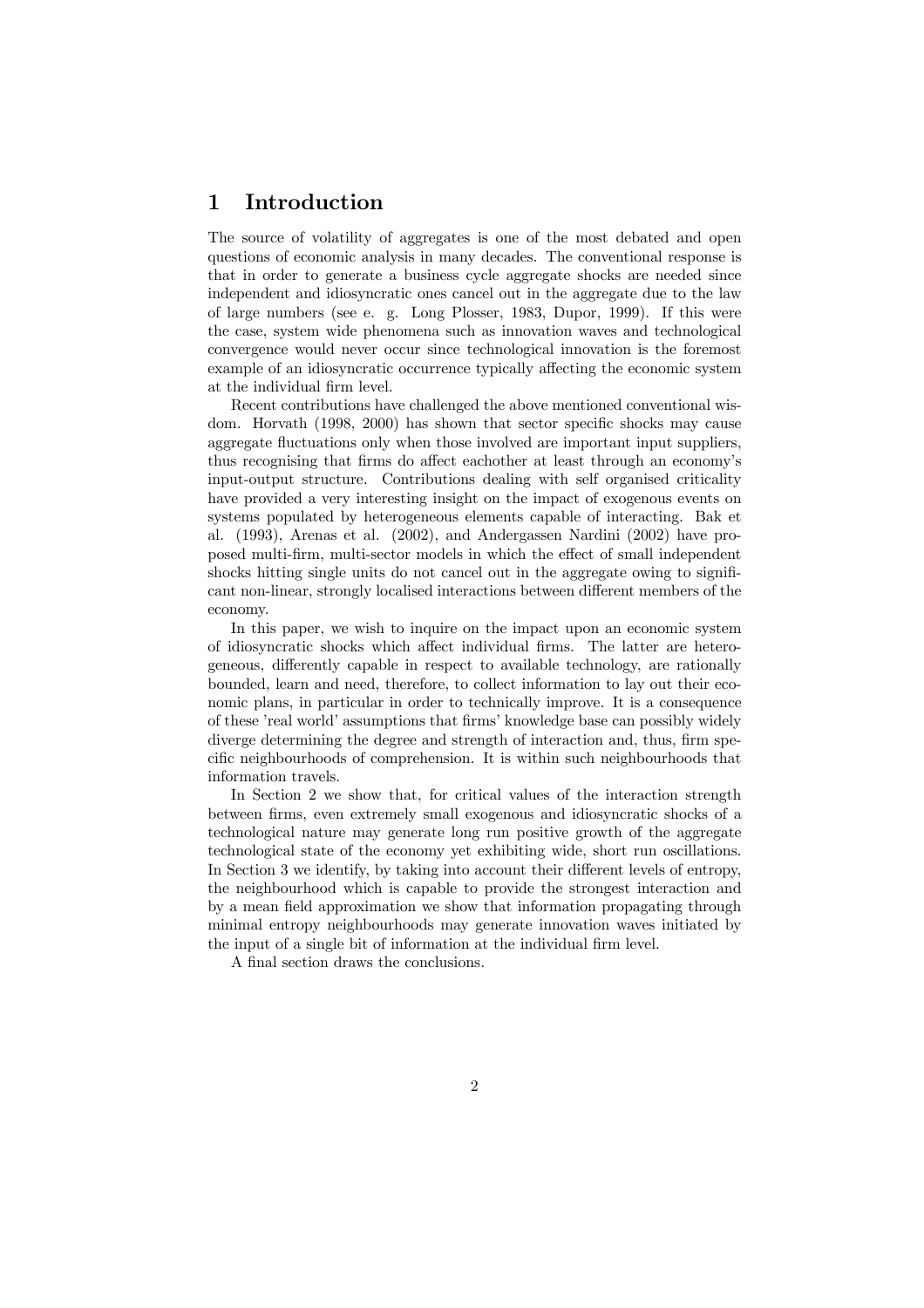# 2 Growth regimes: a general framework

We consider an economy, populated by  $n$  firms,  $n$  very large. Each firm  $i$ is characterised by a stochastic process  $\phi_i$ , which compounds endogenous and exogenous technological adjustments occurring as a direct consequence of gathering information on technological innovation. Endogenous adjustments are direct consequences of technological information spillovers generated inside the system, while exogenous adjustments are autonomously generated by the firm's R&D activity<sup>1</sup>. Exogenous adjustments occur according to  $\delta_i$ , the latter being a random variable measuring the number of adjustments in the time unit which is assumed as i.i.d. with mean  $\frac{\mu}{n}$  and variance  $\sigma^2$ .  $\mu$  turns out to be the average aggregate number of exogenous adjustments generated by firms' R&D activity in the unit time.

We assume that each firm i interacts with firms  $j \in \aleph_i$ , where  $\aleph_i$  is the neighbourhood of firm  $i$ . Neighbourhoods are so defined as being strictly independent to generate random transmission of information: there is, therefore, no overlapping. This assumption can also be taken as a first order approximation, higher order correlations being neglected, of more complex interactive structures. In what follows we will take the neighbourhood structure as given, while in Section 3 we will show how these neighbourhoods can suitably be defined. Because of bounded rationality, we assume that firms observe only a limited number of firms, i.e.  $|\aleph_i| << n$ . Within such a neighbourhood a firm i receives information from firm j. We define  $\varepsilon_{i,j}$  as a measure of interaction between neighbouring firms i and j. As a consequence,  $\varepsilon_{i,j} \delta_j$  is a random variable indicating the number of adjustments performed by firm  $i$  in the time unit induced by adjustments of neighbouring firm  $j$ .

Given these assumptions, we obtain the following structure for the stochastic process leading to technology upgrading  $d\phi_i$ .

$$
d\phi_i = \delta_i dt + \sum_{j \in \mathbb{N}_i} \varepsilon_{i,j} \left( \delta_j dt + \sum_{k \in \mathbb{N}_j} \varepsilon_{j,k} \left( \delta_k dt + \sum_{l \in \mathbb{N}_k} \varepsilon_{k,l} \left( \delta_l dt + \sum \ldots \right) \right) \right)
$$
(1a)

According to (1a) we have that each firm is able, in each point in time, to improve technologically either because of exogenous forces or because of endogenous spillovers from neighbouring firms. Notice that since  $\mu > 0$  there is a positive drift in the exogenous driving force. We measure each firm's state of technology by an appropriate productivity index  $Y_i = e^{\pi \phi_i}$ , where  $\pi$  is the productivity rate of growth. Assuming additivity across firms, the aggregate technological state is represented by  $Y = \sum_{i=1}^{n} e^{\pi \phi_i}$ . We begin our enquiry by

 $1<sup>1</sup>$ It is to be stressed that neither a single information spillover nor mere R&D activity necessarily generate a technological upgrading, as will be shown in section 3.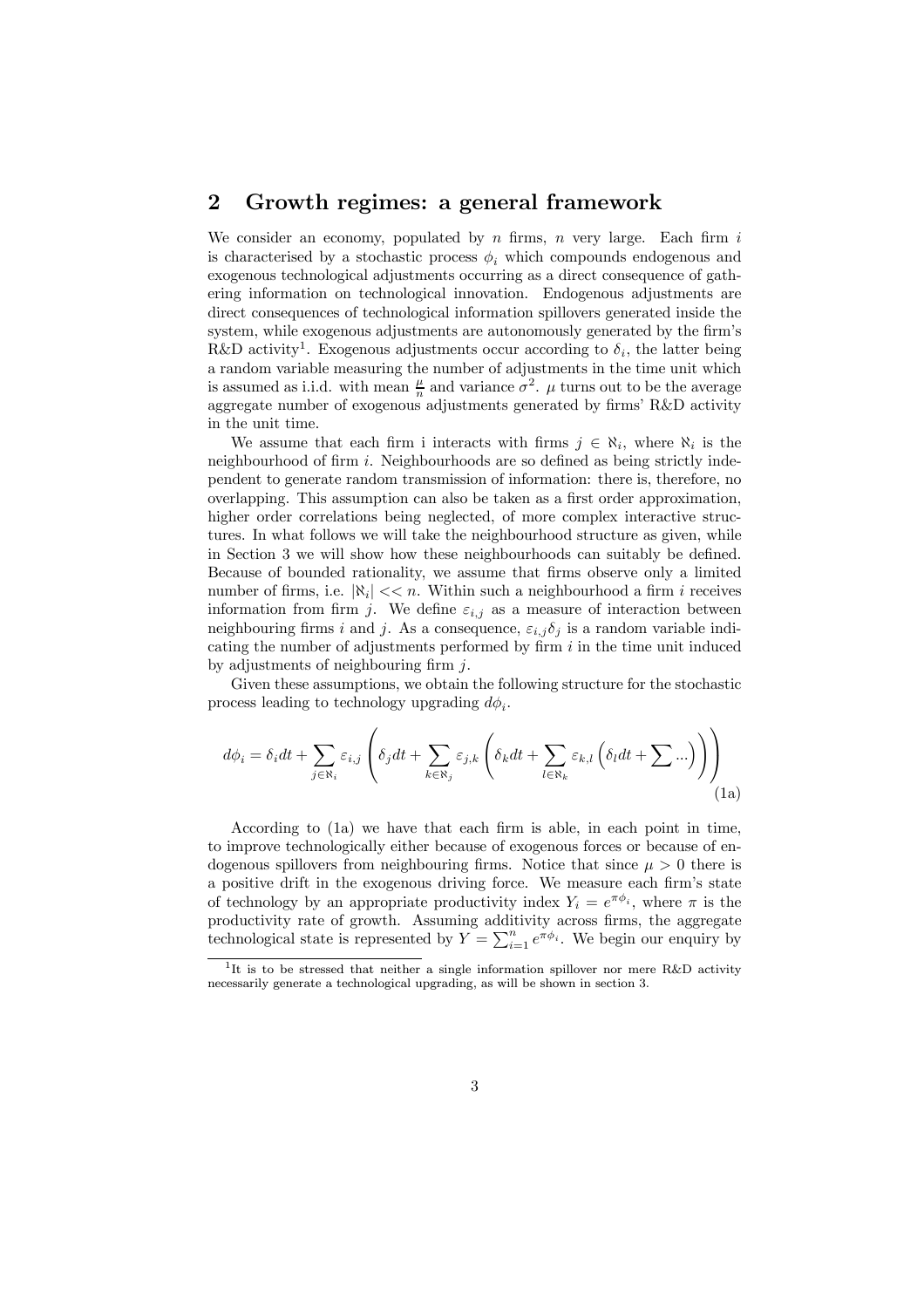studying the aggregate innovation growth rate  $\gamma_y = \frac{dy}{dt} = \frac{dY}{Y} \frac{1}{dt}$ , given by

$$
\gamma_y = \pi \sum_{i=1}^n \eta_i \frac{d\phi_i}{dt} \tag{2}
$$

where  $\eta_i = \frac{e^{\pi \phi_i}}{\sum_{i=1}^n e^{\pi \phi_i}}$ . In order to study the short and long run behaviour of technology growth in this economy we substitute (1a) into (2) and calculate its average value and variance. For the following, however, we are going to assume that in the long run all firms share the same technology level, i.e.  $e^{\phi_i} = e^{\phi_j}$  for each  $i, j = 1, ..., n$  and that  $\pi$  is given and normalised to 1. This assumption is justified since fluctuations of  $\eta$ 's are of higher order than  $\gamma_{\eta}$  given that the market mechanism weeds out firms which fall too much behind the top technological level.

We can state the first result:

**Theorem 1** The long run technology growth rate and the variance are given by

$$
E(\gamma_{y}) = \frac{\mu}{n} \left( 1 + \sum_{j \in \aleph_{i}} \varepsilon_{i,j} \left( 1 + \sum_{k \in \aleph_{j}} \varepsilon_{j,k} \left( 1 + \sum_{l \in \aleph_{k}} \varepsilon_{k,l} \left( 1 + \sum \ldots \right) \right) \right) \right)
$$
  

$$
Var(\gamma_{y}) = \sigma^{2} \frac{1}{n} \left( 1 + \sum_{j \in \aleph_{i}} \varepsilon_{i,j}^{2} \left( 1 + \sum_{k \in \aleph_{j}} \varepsilon_{j,k}^{2} \left( 1 + \sum_{l \in \aleph_{k}} \varepsilon_{k,l}^{2} \left( 1 + \sum \ldots \right) \right) \right) \right)
$$

The results stated in Theorem 1 are quite general since they depend on the particular structure and strength of correlation between single firms. Let us first consider a particular, but important case.

**Corollary 2** Suppose  $\varepsilon_{i,j} = 0$  for each  $i, j = 1, ..., n$ , then we have that

$$
E(\gamma_y) = \frac{\mu}{n} \underset{n \to \infty}{\longrightarrow} 0
$$
  
 
$$
Var(\gamma_y) = \frac{\sigma^2}{n} \underset{n \to \infty}{\longrightarrow} 0
$$

Corollary 2 is an example of well known central limit theorems. It states that, if there is no interaction between single firms, then, as their number diverges towards infinity, fluctuations average out. Further, the aggregate technology growth rate is vanishing small. If, however, the driving force of information is such that  $\frac{\mu}{n} > 0$ , then the technological growth rate is entirely exogenous and in this case occurs without fluctuations. This is the standard neo-classical growth framework, where the state of technology grows at the exogenously given parameter  $\frac{\mu}{n}$ .

Contrary to the standard neo-classical case, we are interested in technological growth taking place through endogenous diffusion of available information such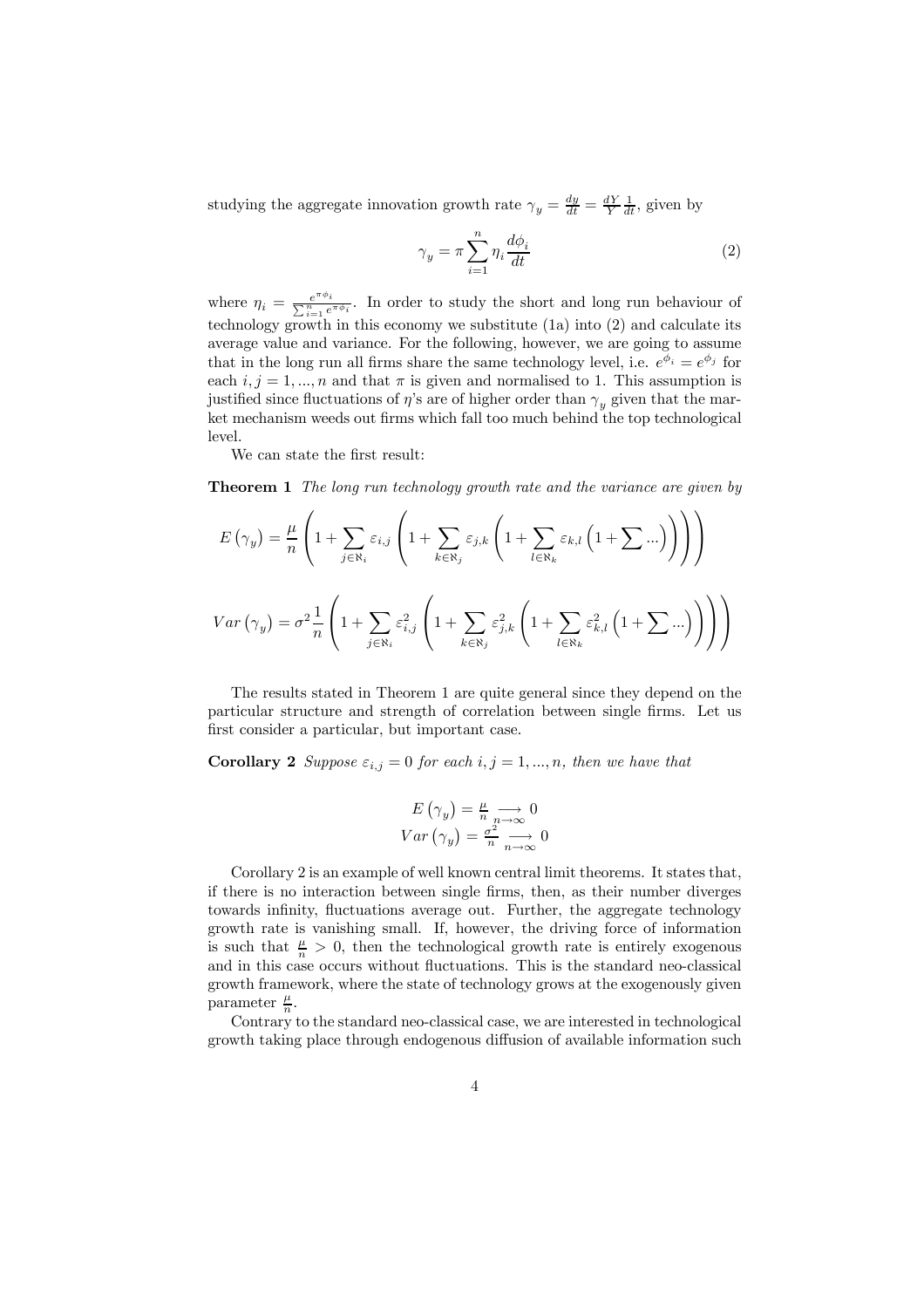that long ranged and highly volatile innovation waves are emergent features of the economy. Thus, in the next section we will study the case of non-negligible interaction, informational spillovers occurring between firms. It is interesting to remark how the standard results mentioned above change and resulting patterns vary as the strength of interaction between single firms is allowed to increase. We accordingly assume that  $\varepsilon_{i,j} > 0$  for at least some of  $i, j = 1, ..., n$ .

#### 2.1 Strength of spill-over effects and interaction: the special case of a symmetric economy.

In this section we will solve and study the results stated in Theorem 1 in a special case and we will make extensive use, throughout these notes, of the following definition of a symmetric economy.

**Definition 3** A symmetric economy  $(\Omega, g, \{\varepsilon_{i,j}\})$  is defined as follows:

1.  $\Omega$  indicates the state space of the economy, i.e.  $x_i \in \Omega$ , for each  $i = 1, ..., n$ , and where  $x_i$  indicates the state variable of firm i;

2. each firm interacts with other g firms, where  $2 \leq g \leq n$ , i.e.  $|\aleph_i| = g$  for each  $i = 1, ..., n;$ 

3. the strength of interaction determining the information spillover within each neighbourhood is given by  $\varepsilon_{i,j}$ , for each  $i, j$  where  $j \in \aleph_i$ .

In turn, a special case of a symmetric economy is  $(\Omega, g, \varepsilon)$  with constant strength of interaction  $\varepsilon_{i,j} = \varepsilon$ , for each  $i, j$  where  $j \in \aleph_i$ . Using Definition 3 we can now characterise the technological growth rate.

**Corollary 4** Consider a symmetric economy  $(\Omega, g, \varepsilon)$  as defined in Definition 3, where  $\varepsilon > 0$ , then the results stated in Theorem 1 simplify to the following

$$
E(\gamma_y) = \frac{\mu}{n} \frac{1 - (\varepsilon g)^{n+1}}{1 - \varepsilon g}
$$
  
Var(\gamma\_y) = 
$$
\frac{\sigma^2}{n} \frac{1 - (\varepsilon^2 g)^{n+1}}{1 - \varepsilon^2 g}
$$

From Corollary 4 we can see that the long run growth rate is larger the larger is the strength of the information spill-over. Further, it is no longer obvious that a law of large number applies such that no aggregate fluctuations occur. The next Proposition studies the different possibilities.

**Proposition 5** Let  $\alpha$  and  $\beta$  be arbitrary finite constants. Consider a symmetric economy  $(\Omega, g, \varepsilon)$  where  $\varepsilon > 0$ . The following growth regimes can be defined 1. If  $0 < \varepsilon < \frac{1}{g}$ ,  $\mu > 0$  and both independent of n, then

$$
E(\gamma_y) \underset{n \to \infty}{\longrightarrow} 0
$$
  
 
$$
Var(\gamma_y) \underset{n \to \infty}{\longrightarrow} 0
$$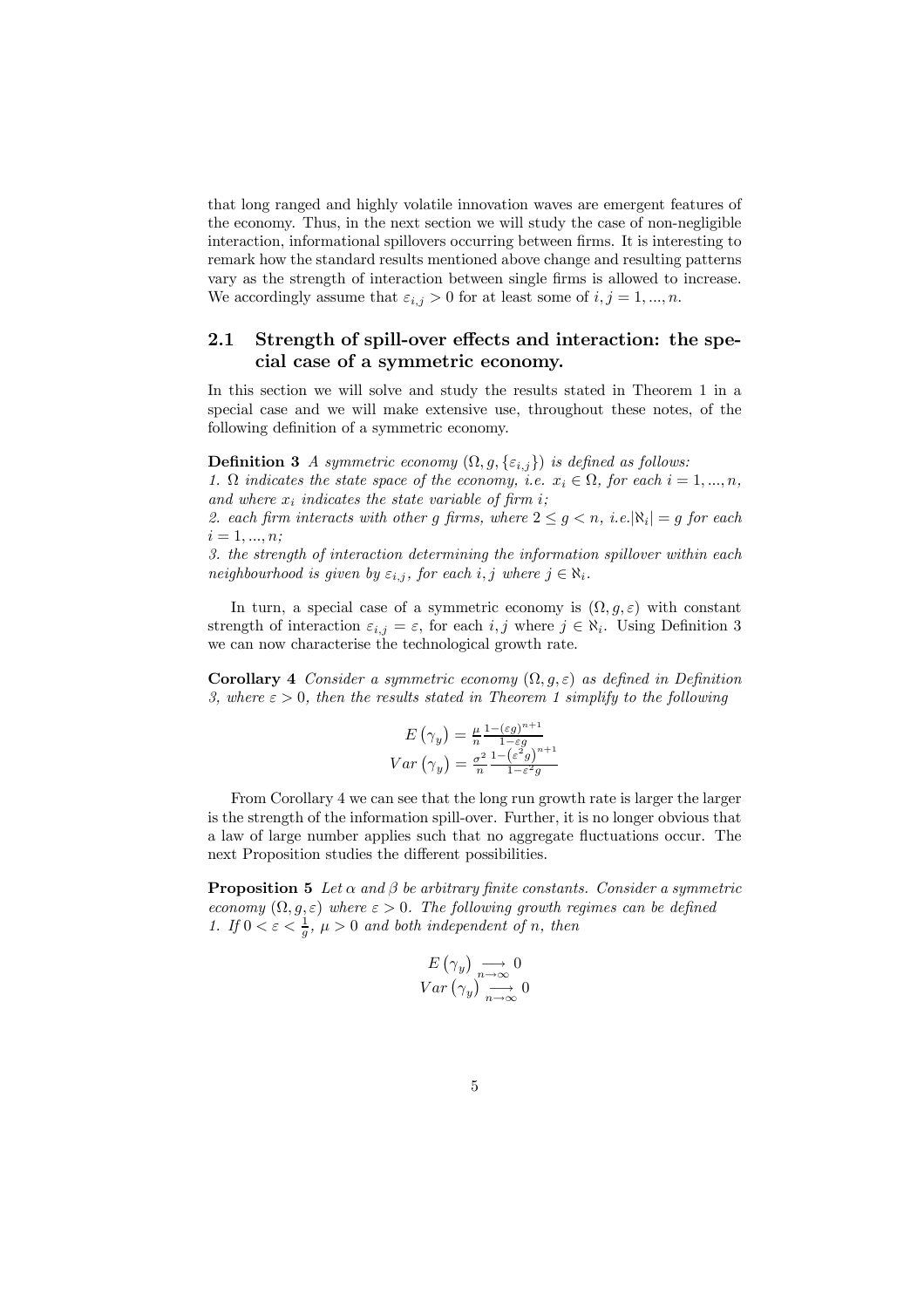2. If  $\frac{1}{g} \leq \varepsilon < \frac{1}{\sqrt{g}}$ ,  $\mu > 0$  and both independent of n, then

$$
E(\gamma_y) \underset{n \to \infty}{\longrightarrow} \infty
$$
  
 
$$
Var(\gamma_y) \underset{n \to \infty}{\longrightarrow} 0
$$

3. If  $\varepsilon = \sqrt{\frac{1}{g} - \frac{\alpha}{ng}}$  while  $\mu > 0$  and independent of n, then

$$
E(\gamma_y) \underset{n \to \infty}{\longrightarrow} \infty
$$
  

$$
Var(\gamma_y) \underset{n \to \infty}{\longrightarrow} \frac{\sigma^2}{\alpha} \frac{e^{\alpha} - 1}{e^{\alpha}}
$$

4. If 
$$
\frac{1}{g} \le \varepsilon < \frac{1}{\sqrt{g}}
$$
, while  $\mu = n\beta (g\varepsilon)^{-n}$  then  

$$
E(\gamma_y) \underset{n \to \infty}{\longrightarrow} \frac{g\varepsilon}{g\varepsilon-1}\beta
$$

$$
Var(\gamma_y) \underset{n \to \infty}{\longrightarrow} 0
$$

5. If  $\varepsilon = \sqrt{\frac{1}{g} - \frac{\alpha}{ng}}$  and  $\mu = n\beta (g\varepsilon)^{-n}$  then  $E\left(\gamma_y\right) \underset{n\to\infty}{\longrightarrow} \frac{g\varepsilon}{g\varepsilon-1}\beta$ 

$$
Var\left(\gamma_y\right) \underset{n \to \infty}{\longrightarrow} \frac{\sigma^2}{\alpha} \frac{e^{\alpha} - 1}{e^{\alpha}}
$$
  
6. If  $\varepsilon > \frac{1}{\sqrt{g}}$  while  $\mu = n\beta (g\varepsilon)^{-n}$  then

$$
E(\gamma_y) \underset{n \to \infty}{\longrightarrow} \frac{g\varepsilon}{g\varepsilon - 1} \beta
$$
  
 
$$
Var(\gamma_y) \underset{n \to \infty}{\longrightarrow} \infty
$$

7. If  $\varepsilon > \frac{1}{\sqrt{g}}$  while  $\mu > 0$  both independent of n, then

$$
E(\gamma_y) \underset{n \to \infty}{\longrightarrow} \infty
$$
  
Var $(\gamma_y) \underset{n \to \infty}{\longrightarrow} \infty$ 

**Proof.** Consider first case 5. We substitute  $\varepsilon = \sqrt{\frac{1}{g} - \frac{\alpha}{ng}}$  into the expression for the long run growth rate stated in Corollary4 and obtain in this way

$$
E\left(\gamma_y\right) = \frac{\mu}{n} g^{\frac{n}{2}} \frac{1 - \sqrt{g} \left(1 - \frac{\alpha}{n}\right)^{\frac{n+1}{2}}}{1 - \sqrt{g} \left(1 - \frac{\alpha}{n}\right)^{\frac{1}{2}}}
$$
\n
$$
\tag{3}
$$

Since  $\left(1-\frac{\alpha}{n}\right)^{\frac{n+1}{2}} \longrightarrow e^{-\frac{\alpha}{2}}$  and setting  $\mu = n\beta g^{-\frac{n}{2}}$  we obtain the result stated in the proposition.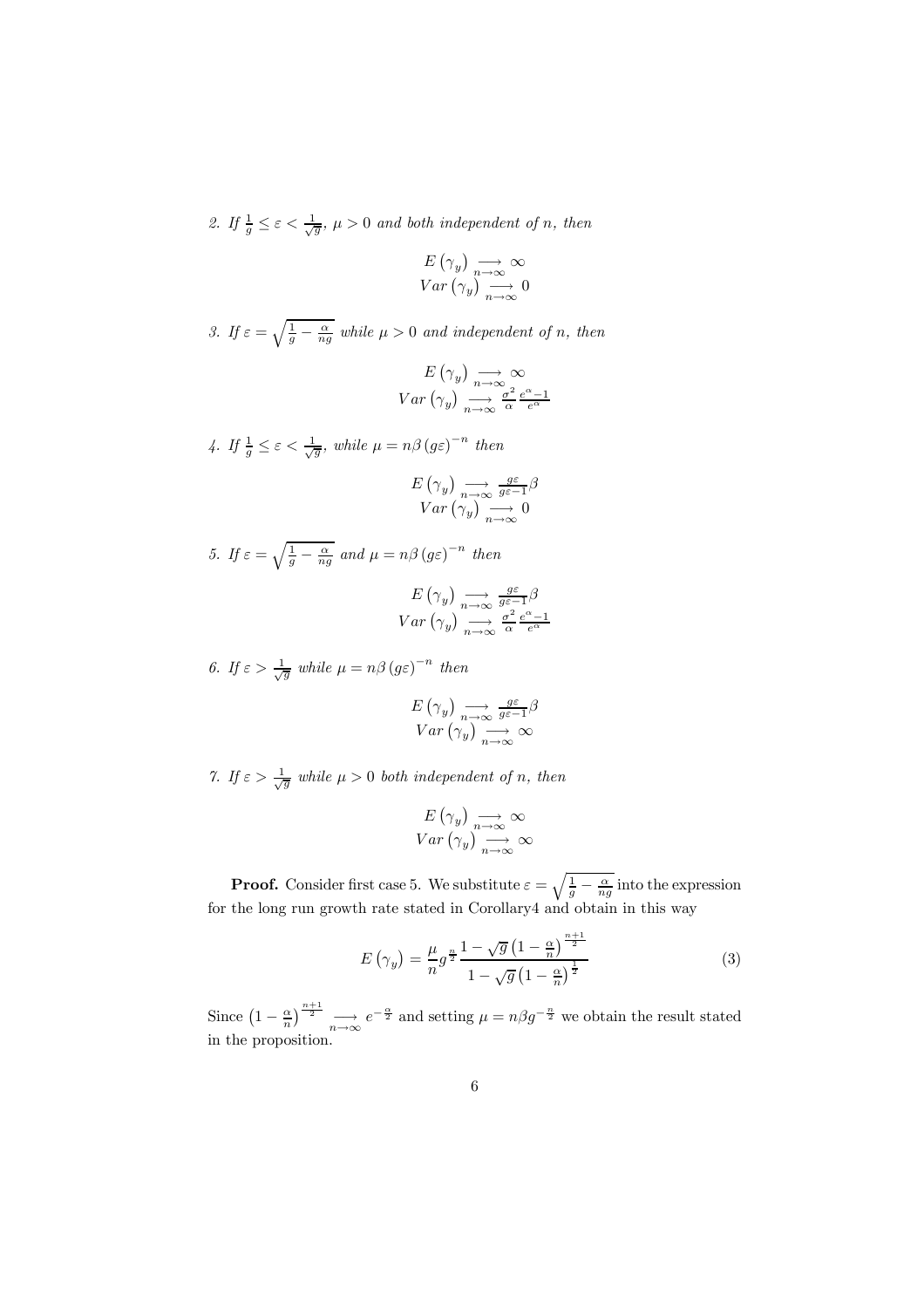Consider now the variance of the growth rate. Substituting  $\varepsilon = \sqrt{\frac{1}{g} - \frac{\alpha}{ng}}$ into the expression for the long tun growth rate stated in Corollary4 and obtain in this way

$$
Var\left(\gamma_y\right) = \frac{\sigma^2}{n} \frac{1 - \left(1 - \frac{\alpha}{n}\right)^{n+1}}{1 - \left(1 - \frac{\alpha}{n}\right)}\tag{4}
$$

Since  $\left(1 - \frac{\alpha}{n}\right)^{n+1} \longrightarrow e^{-\alpha}$  we obtain the result stated in the proposition.

Part 1., 2. 3. and 4. 6. And 7.are consequences of (3) and (4).  $\blacksquare$ 

As shown in Proposition 5, if the economy is driven only by small idiosyncratic information shocks, and if each firm interacts locally with other g neighbouring firms, where the strength of the spill-over effects is constant across the firms, then we can identify seven growth regimes:

- Negligibly small long run growth without short run fluctuations, case 1).
- Infinite long run growth rate but without short run fluctuations, case 2).
- Infinite long run growth rate with large short run fluctuations, case 3).
- Positive, finite long run growth but without short run fluctuations, case 4).
- Positive, finite long run growth rate with large short run fluctuations case 5).
- Positive, finite long run growth rate with infinite fluctuations, case 6).
- Infinite long run growth with infinite fluctuations, case 7).

In the first growth regime, as the economy becomes ever larger  $(n \to \infty)$ , the same aggregate and exogenous adjustments,  $\mu$ , become negligible for each firm: the probability of making them tends to be nil. Moreover, the strength of the interaction is very small, it is lower than the probability of each firm contacting one of its equally reachable neighbours,  $\frac{1}{g}$ . In these circumstances, information being endogenously passed on is very scant and become lost in the process, each firm retaining what meagre information it gets. For the same reason the variance is also zero. No technological paradigm can, therefore, emerge.

The second growth regime considers the case in which, although the average exogenous adjustments tend to become very small, the strength of firm to firm interaction becomes sufficiently large to set off a process of information transmission such that the exogenous adjustments, no matter how small , are ever amplified. For very large economies, the resulting long run growth rate becomes infinite. Nevertheless, interaction is not quite as strong as to generate positive fluctuations. It can easily be checked from  $Var(\gamma_y)$  as a function of  $\varepsilon$  that  $\varepsilon = \frac{1}{\sqrt{g}}$  is the threshold before which fluctuations are dampened to zero but positive past it.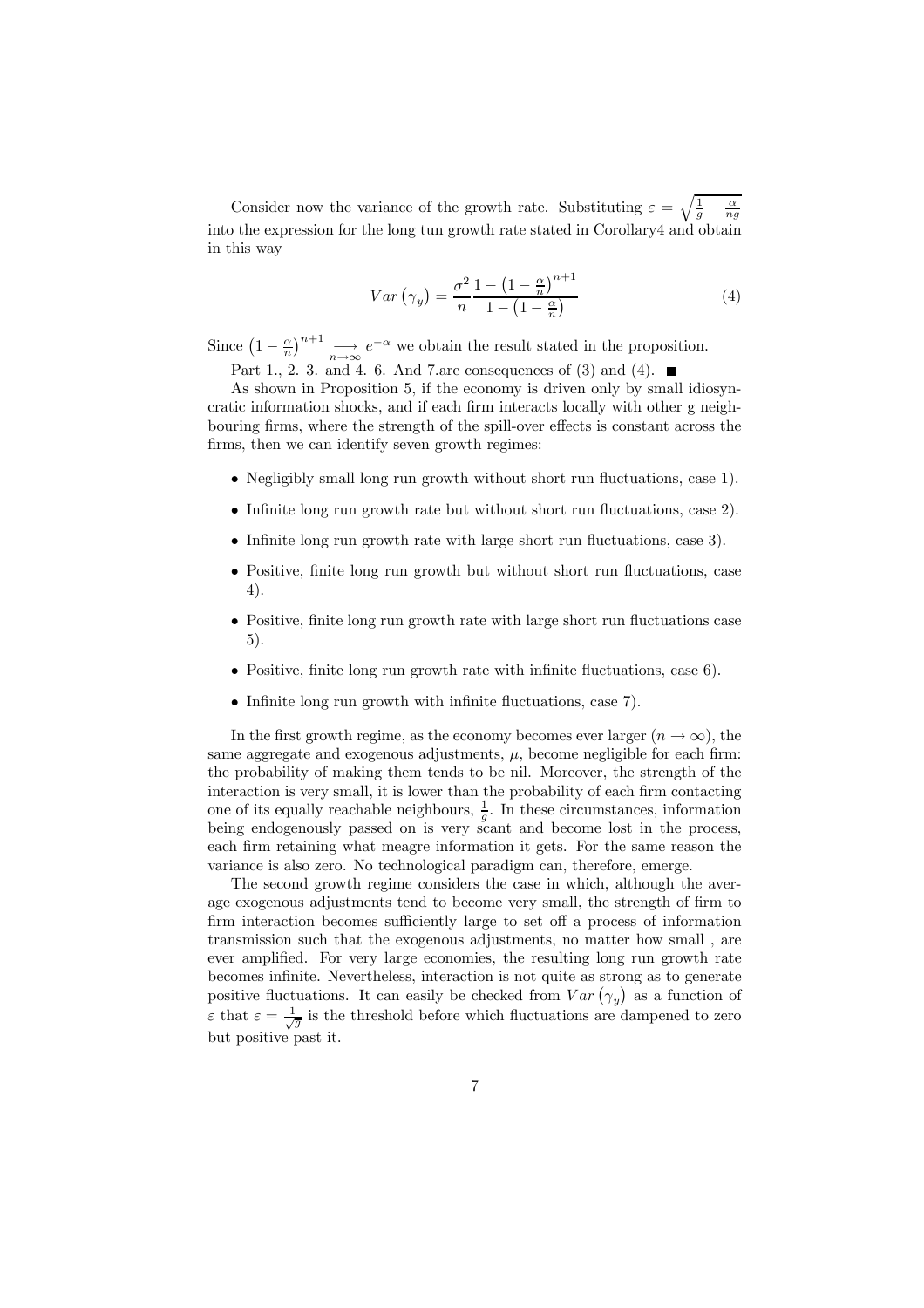The third growth regime considers the case of  $\varepsilon$  becoming larger with n. As the latter becomes ever larger  $(n \to \infty)$ , the said threshold is reached and the variance becomes positive. Hence, interaction is now as strong as to generate an infinite technological growth rate through strong endogenous diffusion but large aggregate fluctuations emerge.

The fourth growth regime deals with the case in which exogenous adjustments are a function of both the size of the economy and the strength of interaction, the former becoming smaller the larger are the latter. This case highlights the situation of an economy in which size and relation between firms render the original adjustments of less significance, all the more so the greater are these two characteristics, pre-eminence being acquired by endogenous transmission. Notice that the average long run growth rate is much larger than the exogenous one which is vanishing small as the size of the economy is allowed to become very large. Assuming  $\varepsilon$  to be below the  $\frac{1}{\sqrt{g}}$  threshold, fluctuations are zero but the long run rate of technological growth is finite and positive, the negligible size of the exogenous adjustments being exactly offset by the strength of the interaction. Technological paradigms, created through the endogenous diffusion of information and involving eventually the whole economy, possibly emerge.

Case five has a similar profile but the strength of the interaction is exactly the critical threshold above which fluctuations become positive while the long run growth rate is finite. This case marks a critical state since it separates non-exploding, absorbing dynamics from irregular ones with positive variance (regimes 2. and 3. respectively).

Growth regime six shows that as  $\varepsilon$  goes past the critical threshold, the average exogenous adjustments at single firm level  $\frac{\mu}{n}$  vanishing with size, fluctuations become infinitely large on account of very strong interaction while growth regime seven generates infinite growth if  $\mu$  is positive and independent of size with equally infinite fluctuations.

There is no a-priori reason to hold that technological progress should necessarily occur in the shape of any of the cases discussed above. It is, indeed, possible to state that the actual regime depends crucially on how the parameters entering Corollary 4 are structurally tuned. The history of economic development in large systems after the industrial revolution may suggest that the most likely case is growth regime five, featuring positive finite technological growth together with finite fluctuations, and possibly, but less likely, growth regime six in which positive growth is coupled to very large fluctuations. Many developing economies, on the other hand, may well be categorised by growth regime one in which both average growth and fluctuations are nil.

### 3 Emergent Technological Paradigms

In this section we proceed to describe single firms and their interaction capability. We consider an economy, populated by  $n$  firms,  $n$  very large. Each firm can either receive an exogenous bit of information or an endogenous one. In the former case, new information is borne directly by the firm, through successful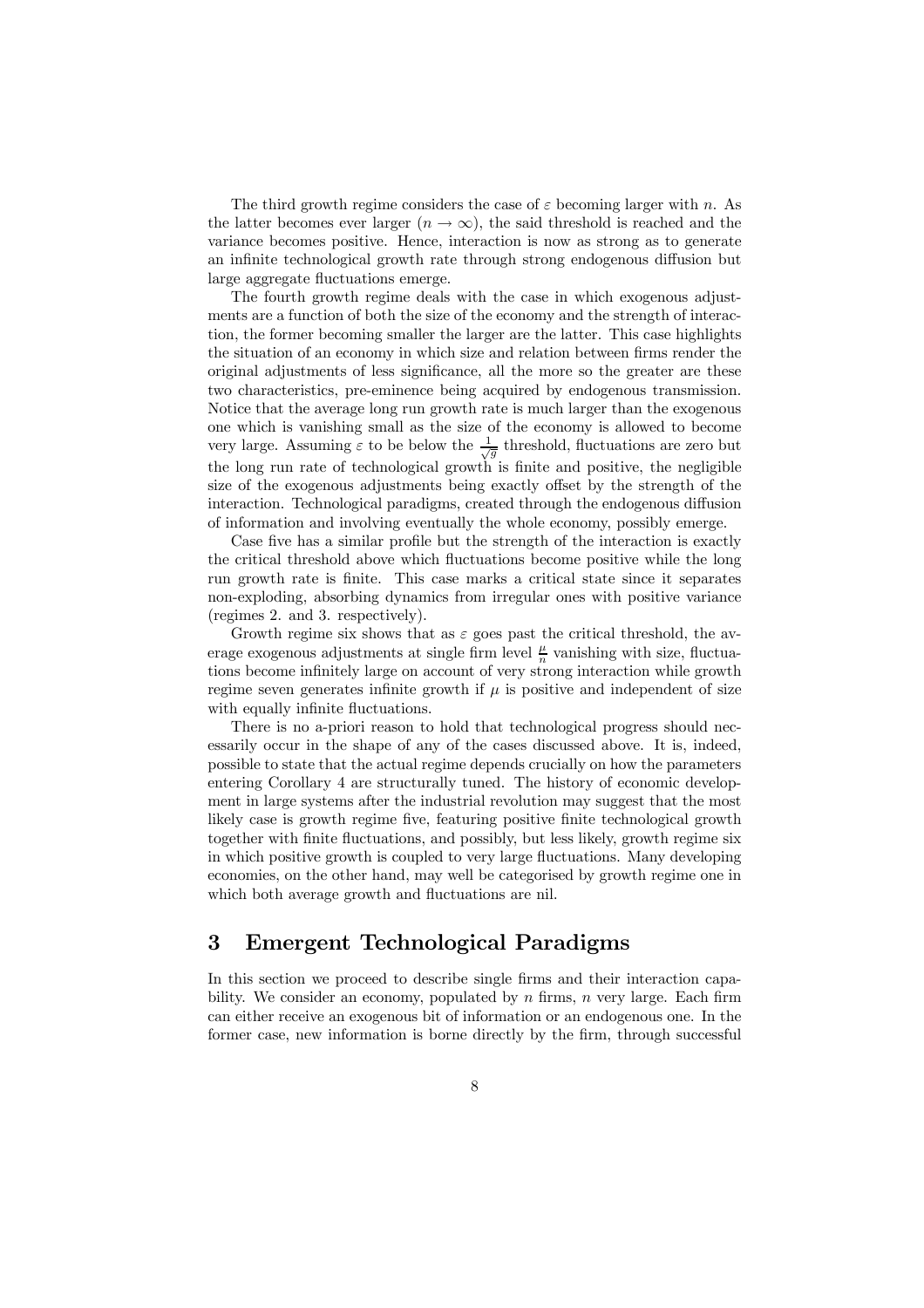investment in R&D, while in the latter case information is obtained by continuously observing a limited number of "neighbouring" firms. The first step is to describe in detail the neighbourhood structure.

#### 3.1 The interaction structure

Since the capability of understanding and processing information coming from a different firm and a more advanced technological context depends on the common knowledge basis, the transmission of such information depends on the strength of this shared knowledge, i.e. the potential intensity of their interaction, and the probability of actually passing on relevant information. Let this strength be measured by  $\varepsilon_{i,j} \in [0,1]$  for any two different firms.

The measures of cognitive distance, or proximity, thus defined and empirically observable through a statistical procedure, allow, in turn, a rigorous definition of the cognitive neighbourhoods through which innovative information can pass through. We are going to assume symmetry between firms  $i, j$ . There are, therefore,  $\frac{n(n-1)}{2}$  couplings which compose the set:

**Definition 6**  $E = \{\varepsilon_{i,j} | i, j = 1, ..., n\}$ , where  $|E| = \frac{n(n-1)}{2}$ .

In this case too we wish to deal with symmetric economies  $(\Omega, g, \{\varepsilon_{i,j}\})$ (Definition 3). The set of all possible neighbours out of the total number n of firms in the whole economy can be defined as follows:

Definition 7 The set of all possible neighbourhoods of a firm i is defined as

$$
\Gamma^i = \left\{\gamma_{i,j}\right\}_{j=1}^{\left|\Gamma^i\right|}
$$

where  $|\gamma_{i,j}| = g$  for each  $j = 1, 2, ..., |\Gamma^i|$ , and where  $|\Gamma^i| = \frac{(n-1)!}{g!(n-g-1)!}$ , this for each  $i = 1, 2, ..., n$ . The collection of all sets of possible neighbourhoods for each firm defines the space of neighbourhoods

$$
\Gamma = \left\{ \Gamma^i \left| i=1,2,...,n \right. \right\}
$$

These definitions provide a map of cognitive neighbourhoods for each firm and for the entire set of firms. The set of neighbours in each  $\Gamma^i$  are of varying informative capability for the firm on account of the cognitive heterogeneity of its members. It follows that a ranking of these neighbourhoods can be compiled on the grounds of how enabling they are from the point of view of their informative content, given the combination of probabilities  $\varepsilon_{i,j}$ . A convenient measure of such informative content and of the ease with which information percolates through to let the firm learn and cumulate knowledge for innovation is Shannon's entropy measure (Klir and Folger, 1988). This entropy measure is:

$$
M\left(\gamma_{i,j}\right) = -\sum_{k \in \gamma_{i,j}} \varepsilon_{i,k} \log_2\left(\varepsilon_{i,k}\right)
$$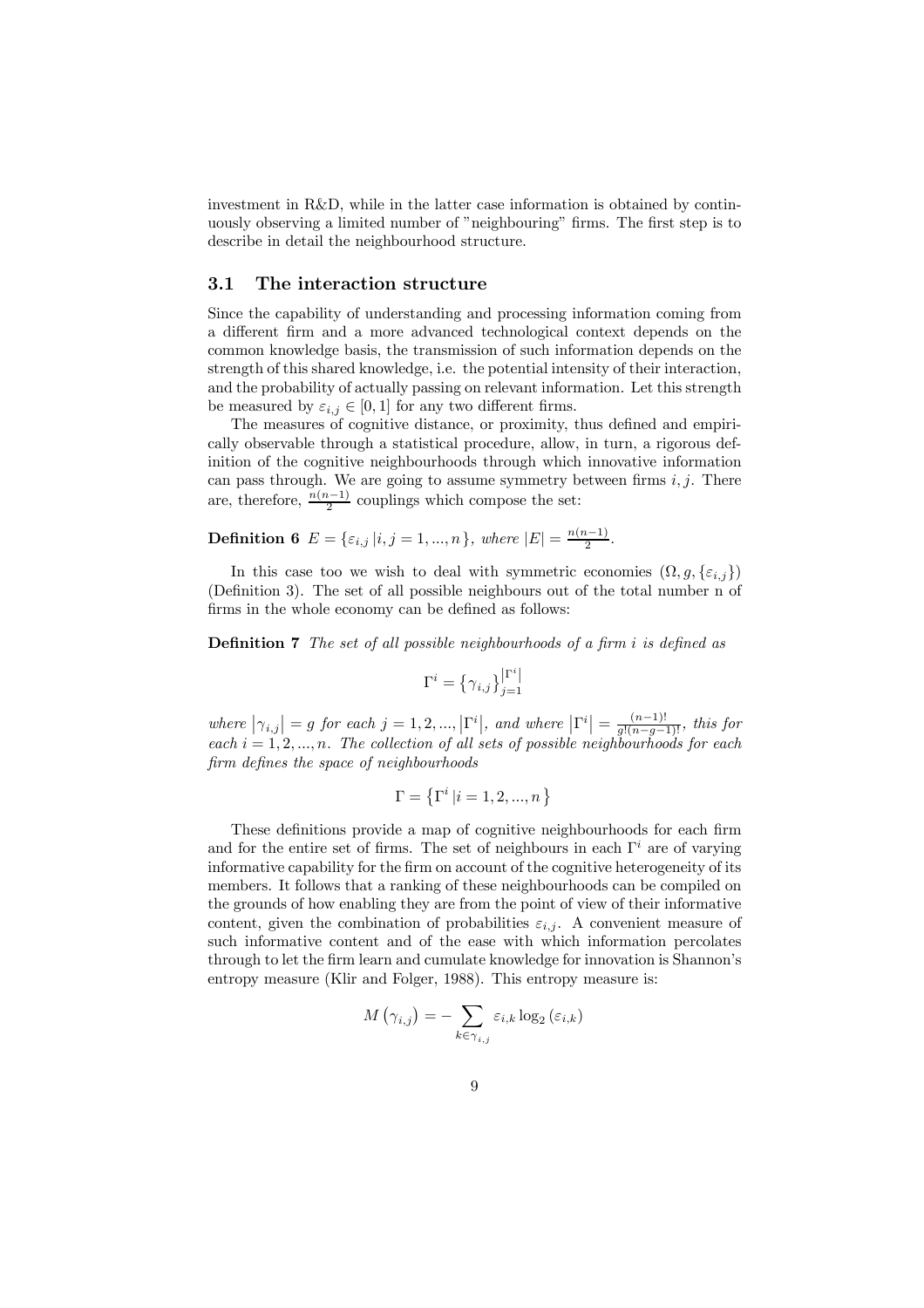Given all  $M(\gamma_{i,j}) \in [0,\infty]$  for all  $\gamma_{i,j} \in \Gamma^i$ , it is possible to compute the minimum, thus identifying the firm's neighbourhood which is most capable of carrying information and which best enables it to learn.

**Definition 8**  $\aleph_i$  is the neighbourhood which is most likely to provide significant innovative information and which is, therefore, the cognitively relevant neighbourhood for the diffusion of innovative technologies:

$$
\aleph_i = \arg\min_{\gamma_{i,j}\in\Gamma^i} M(\gamma_{i,j})
$$

This definition allows us to identify a firm's relevant neighbours. The probabilities  $\varepsilon_{i,j}$ , measuring cognitive relationships, depend in each neighbourhood on the number of firms which are nested therein. This proposition follows directly from the very definition of neighbourhood as the locus of dense inter-firm externalities. Economic history and studies in the Marshallian tradition have provided plenty of evidence for this fact. In particular, literature on industrial districts indicates that firms tend to cluster according to a predictable pattern often determined by agglomeration economies based on shared knowledge and know how. The greater is the number of firms in any given cluster, the greater is the cognitive correlation and the greater the probability that information spread across the cluster.

Conjecture 9 The probability that information be passed on is

$$
\varepsilon_{i,j} = \varepsilon = 1 - \frac{k}{n}
$$

#### 3.2 Innovation Dynamics

We assume that the introduction of an innovation requires the accumulation of informational bits which is a process each firm has to complete if it wishes to do so. We consider a symmetric economy  $(\Omega, g, \varepsilon)$ , where  $\varepsilon$  is the average strength of interaction<sup>2</sup> and q the number of informational bits each firm has to accumulate. In other words, we assume that more are the informational bits each firm has to gather, more are the neighbouring firms it continuously observes.

We characterise each firm according to the number of bits of information it has accumulated and we label the possible states (elements of the state space) as follows:  $\Omega = \{0, 1, 2, ..., c, a\}$ , where the cardinality of the state space  $\Omega$  is  $g + 1$ . Thus,  $x_i \in \Omega$ , for each  $i = 1, ..., n$ , where  $x_i$  indicates the state which characterises firm  $i$ . 0 indicates that the firm has just upgraded its technology, and it has no new information; 1 indicates that the firm has accumulated one bit of information and so on. Finally, c indicates the state where it needs just one more bit of information such that technology upgrading becomes viable and a indicates the active state where the firm upgrades its technology level.

<sup>2</sup>This is consistent with the mean field approach used to describe the diffusion of information.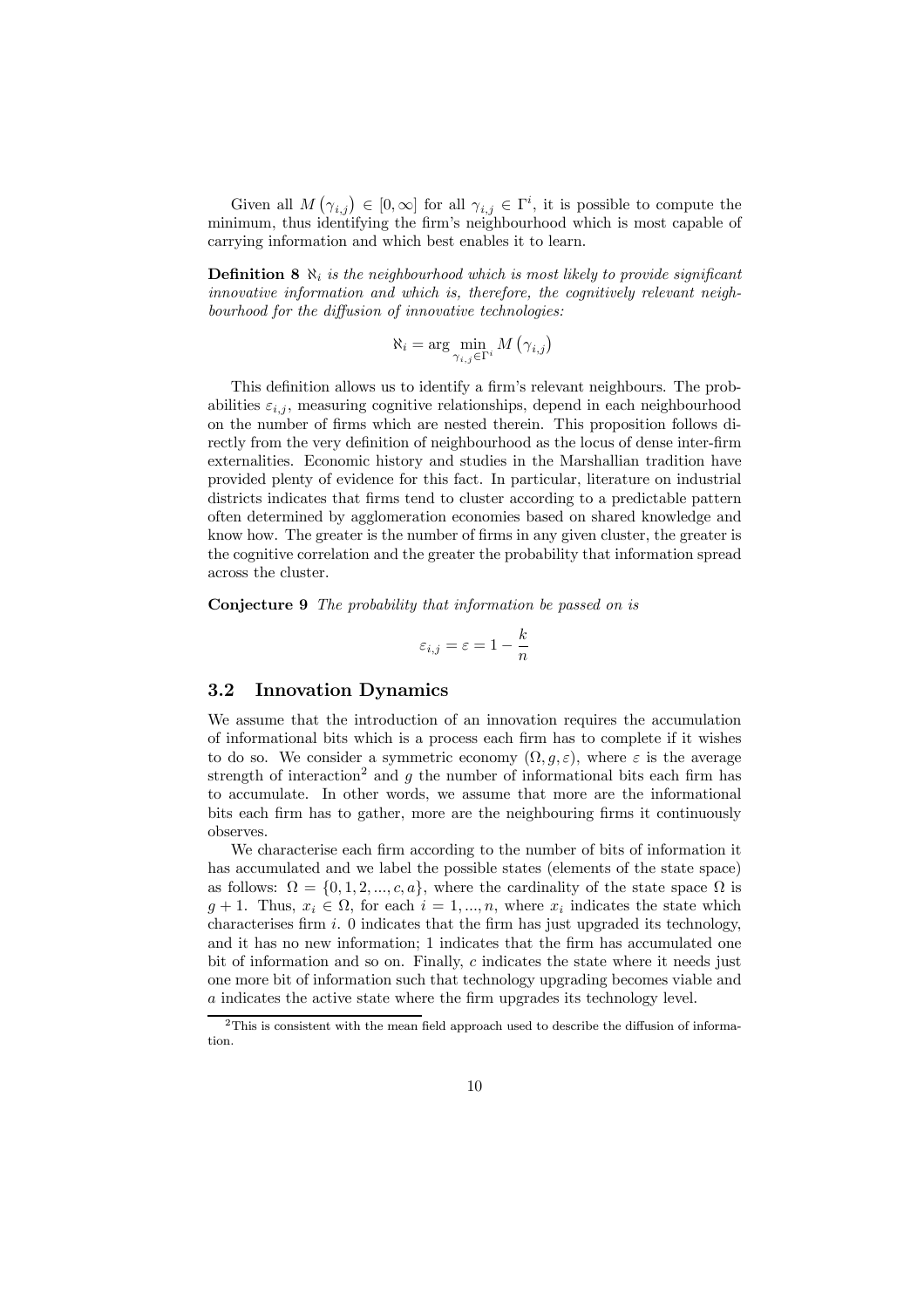We assume an average aggregate exogenous inflow of information  $\mu$ . We are interested in the case where technological paradigms are emergent features, and symmetric to the previous part of these notes, this will occur only if the time scale of the exogenous information inflow is very slow compared to diffusion dynamics, i.e.  $\mu \rightarrow 0$ .

The dynamics are as follows: given that a firm is in a state  $o$ , if it receives a bit of information (either an exogenous or an endogenous one) it switches to state  $o+1$ . If state  $o+1 < a$  nothing happens until the next bit of information arrives. On the other hand, if  $o + 1 = a$ , then it upgrades its technology, and transfers in this way a bit of information with probability  $\varepsilon$  to g neighbouring firms. Notice that since each firm always observes the same neighbourhood, nothing happens until a new innovation is introduced. Only once technology upgrading occurs, will information accumulated by the innovating firm be freed to some degree. Thus, as long as the accumulation of information continues, acquired knowledge remains tacit, and cannot help other firms introduce new innovations.

Vespignani and Zapperi (1998) show that the mean-field approximation to the interaction between single firms well approximates stationary state dynamics. Thus, we cluster firms according to their state. We call  $\rho_o$  the average density of firms being in state o, where  $o = 1, 2, ..., c, a$ .

The state space dynamics are described by the following master equations

$$
\dot{\rho}_a = -\rho_a + \rho_c (\mu + g\varepsilon \rho_a) \n\dot{\rho}_c = -\rho_c (\mu + g\varepsilon \rho_a) + \rho_{c-1} (\mu + g\varepsilon \rho_a) \n\cdots \n\dot{\rho}_1 = -\rho_1 (\mu + g\varepsilon \rho_a) + \rho_0 (\mu + g\varepsilon \rho_a) \n\dot{\rho}_0 = -\rho_0 (\mu + g\varepsilon \rho_0) + \rho_a
$$
\n(5)

The first term of the first differential equation in (5) indicates the outflow of firms from the active technology upgrading state: once a firm introduces a new technology it switches immediately to state 0 and starts the information collection process from the beginning. The second expression indicates the inflow of firms into the active state: firms being in state  $c$ , receiving either an exogenous bit of information (with probability  $\mu$ ) or an endogenous one (with probability  $g\varepsilon\rho_a$ ), switch to the active state. The other expressions can be interpreted in a similar way.

Since  $\rho_o$ , for  $o = 1, 2, ..., c, a$  are average densities, the following normalisation condition has to be satisfied:

$$
\rho_0+\rho_1+\ldots+\rho_c+\rho_a=1
$$

It can be shown that the stationary state is asymptotically stable (see Vespignani and Zapperi, 1998). We are interested in the stationary average number of firms introducing a new technology, given that a single, small idiosyncratic exogenous informational bit hits the economy.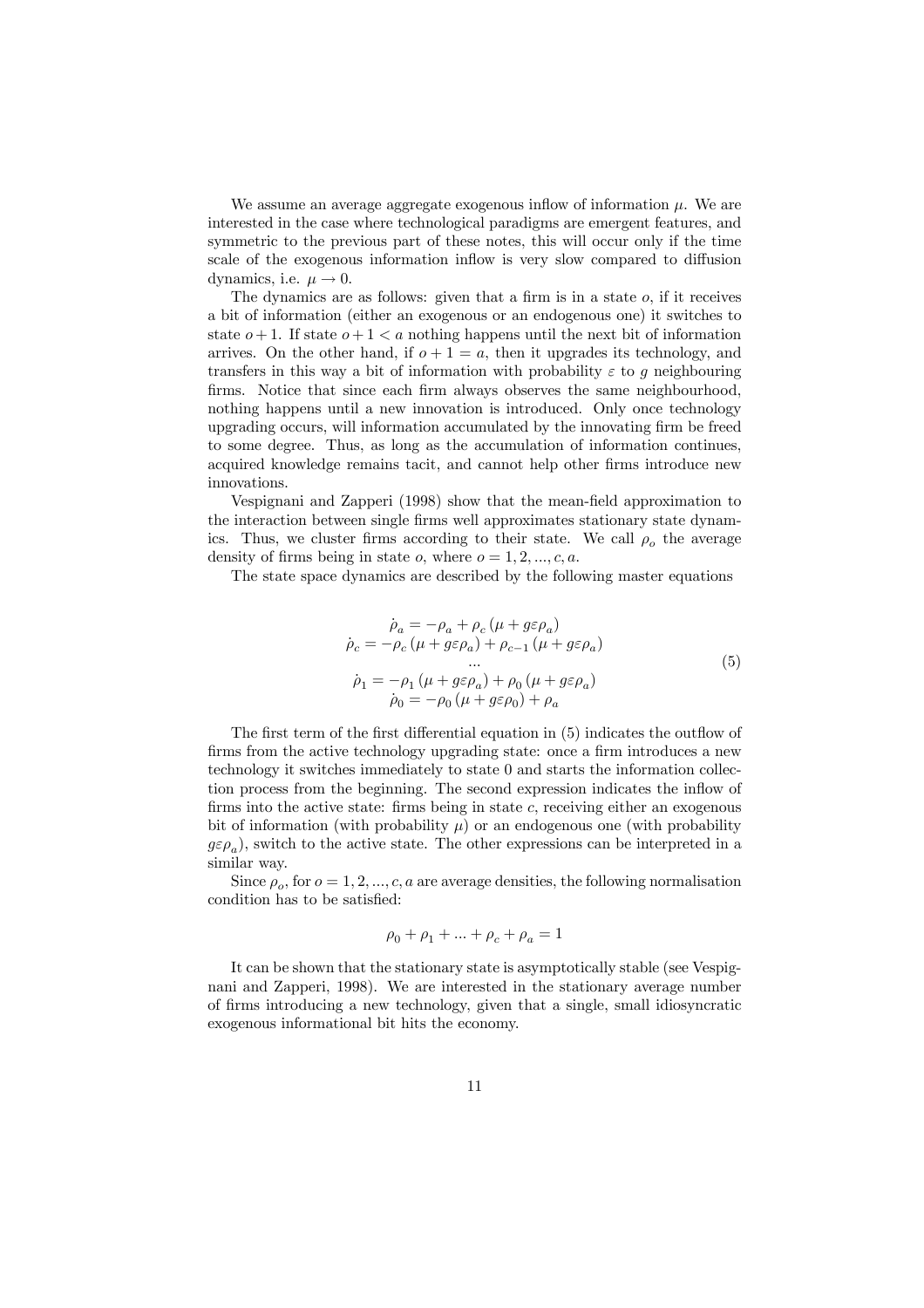**Proposition 10** If we call x the number of firms introducing a new technology, then the stationary average number of firms innovating, given that a single, small idiosyncratic informational bit hits the economy, is given by

$$
E(x) = \frac{1}{g(1 - \varepsilon)}
$$

Proof. Consider first the conditional stationary average number of firms introducing an innovation. Given that a single firm introduces a new innovation, the average number of firms innovating is given by

$$
E(x|x_i = a) = 1 + g\varepsilon\rho_c + (g\varepsilon\rho_c)^2 + (g\varepsilon\rho_c)^3 + \dots
$$

In the limit where  $n \to \infty$  this latter expression converges towards

$$
E(x|x_i = a) = \frac{1}{1 - g\varepsilon\rho_c} \tag{6}
$$

It can be shown that, in the stationary state,  $\lim_{\mu \to 0} \rho_c = \frac{1}{g}$ , and as a consequence (6) becomes

$$
E(x|x_i = a) = \frac{1}{1 - \varepsilon}
$$

Using the law of iterated expectation we obtain the result stated in the Proposition.  $\blacksquare$ 

Notice that as long as  $\varepsilon < 1$ , the average number of firms introducing an innovation remains finite, even though the number of firms diverges towards infinity. This implies that the average number of firms introducing an innovation is vanishing small compared to the total number of firms existing in the economy. In the latter case the correlation among the single firms remains small and as a consequence fluctuations average out in the process of aggregation.

On the other hand, if  $\varepsilon \to 1$ , then the number of firms introducing an innovation diverges towards infinity. In this case it is no longer obvious that the average number of firms introducing a new innovation is vanishingly small compared to the total number of firms existing in the economy.

If a new technology is introduced, the rate of increase of productivity is  $\pi$ . While taken as a constant independent of q until now, is best understood as a function of the informative content implied by the innovation process. The greater is the latter, the higher is the likely productivity increase. Hence, we postulate that  $\pi = \pi(g)$  and such that  $\pi' > 0$ ,  $\pi'' < 0$ . Since the aggregate state of technology is given by  $Y = \sum_{i=1}^{n} e^{\pi(g)\phi_i}$  and  $d\phi_i = 1 (x_i = a) dt$ , it follows from (2) and Proposition 10 given the assumptions made that the long run growth rate of technical progress is

$$
E\left(\gamma_y\right) = \frac{\pi\left(g\right)}{n} \frac{1}{g\left(1 - \varepsilon\right)}
$$

We observe that if  $\varepsilon$  < 1, then as the number of firms diverges towards infinity the long run growth rate becomes negligibly small. In this case the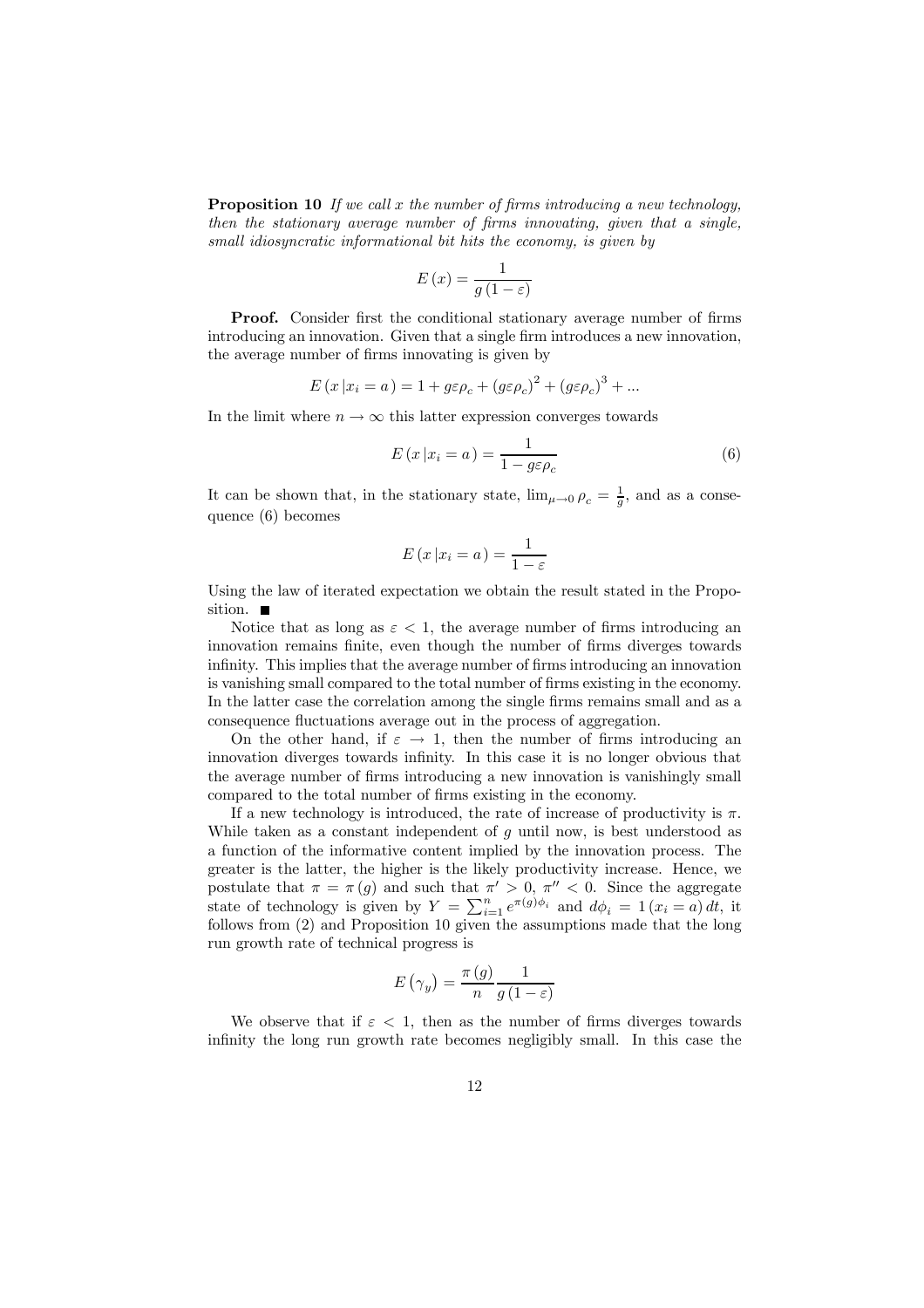innovation avalanches are too small, and as a consequence their impact on the long run growth rate is negligible. Thus, no innovation waves and technological paradigms can emerge.

On the other hand if we make the Marshallian Conjecture 9 we obtain the following value for the long run growth rate

$$
E\left(\gamma_y\right) = \frac{\pi\left(g\right)}{gk}
$$

In this case the long run growth rate remains finite, even though the exogenous driving force is negligibly small. The spillover effects are such that innovation waves and technological paradigms are emergent features of the economy and growth in this case occurs through large fluctuations. Observe that the long run growth rate depends on structural parameters of the economy. In particular, the larger is the number of informational bits each firm has to accumulate such that the introduction of the innovation becomes viable, the lower is the long run growth rate of the economy.

#### 4 Conclusions

This paper shows that structural characteristics matter. More specifically, growth and fluctuations depend on how each firm's neighbourhood is determined in terms of the number of firms which belong to it and of the interaction strength they are capable of. Transmission of exogenous, idiosyncratic shocks and the diffusion of innovation waves, avalanches, are a consequence of the crucial role they play. As the strength of interaction rises in respect to a neighbourhood firm population very different behaviour is obtained, in the limit of large systems, from negligible technological growth with no fluctuations to a very large size in both magnitudes through all possible intermediate cases.

Technological paradigms emerge in consequence of such interaction. The paper highlights the importance of neighbourhood transmission and of accumulation of information thereby made possible in determining the mean value and volatility of the avalanche size. It is finally interesting to note that at a microlevel neighbourhood size is the result of an evolutionary process; at a macro-level it concurs to determine the long run productivity growth rate. There is, however, a trade-off since while a large and information-wise rich neighbourhood increases technological growth, the effort of collecting such information weakens it. Whether there are positive or negative feedbacks such that the economy self organizes, or a suitable policy is necessary to drive the economy towards the optimal aggregate growth rate is an entirely open question. Further research will investigate this interesting point.

# References

[1] Andergassen, R., Nardini, F.,(2002): 'Endogenous innovation waves and economic growth.' Working Paper n. 446, Department of Economics, University